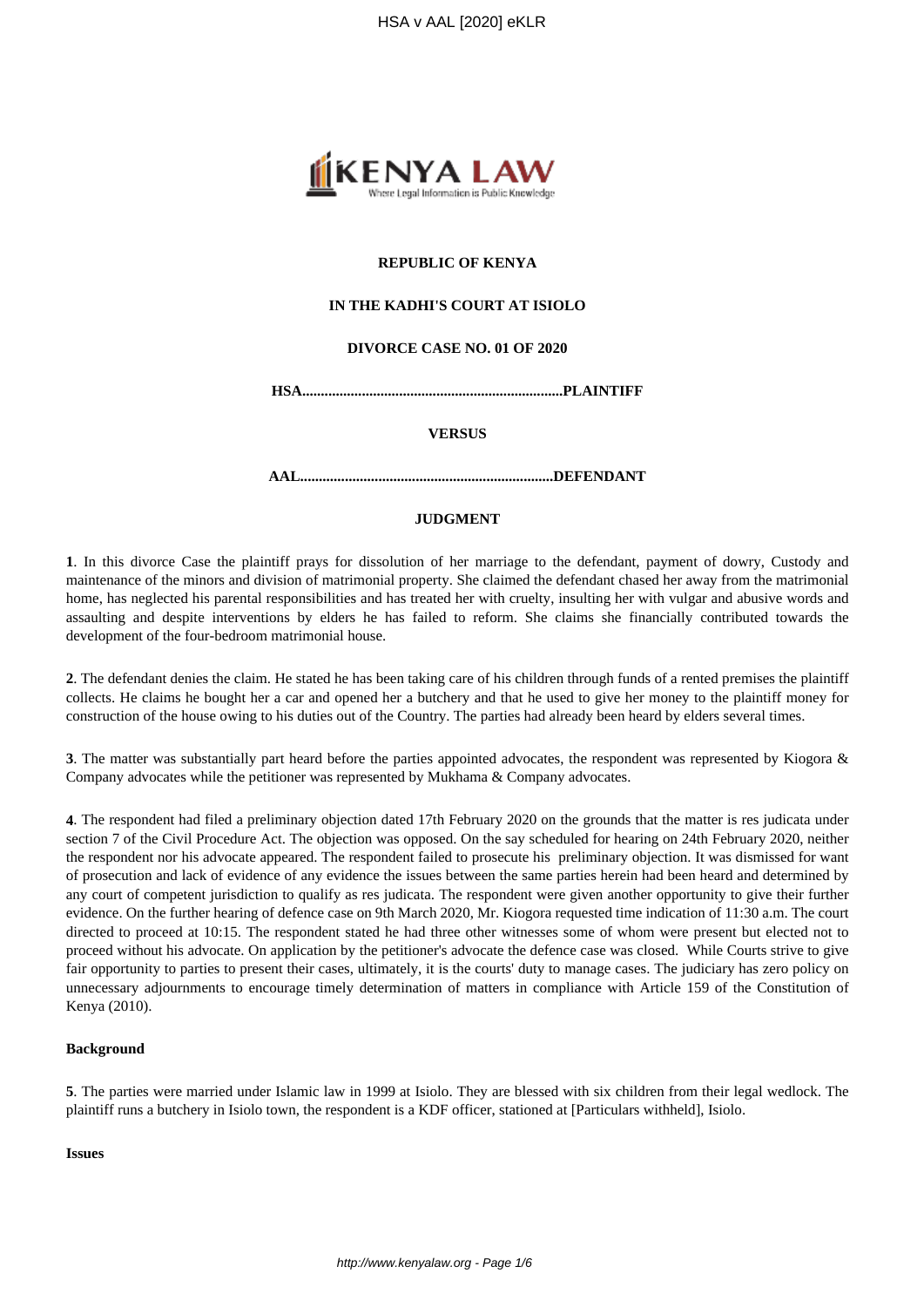**6**. The issue for determination in this matter is whether or not the plaintiff is entitled to divorce, dowry, Custody and maintenance and division of matrimonial property.

## **Divorce**

**7**. The plaintiff reiterated under oath that the respondent insults and assaults her and does not provide for his family. She stated that more than twenty (20) times she was compelled to leave the matrimonial home due to respondent's mistreatment and violence, that he threatened to kill her if she did not leave the house. She allegedly saw a knife under his pillow, compelling her to eventually leave. That even after she had left, he follows her at her butchery, her workstation, to insult her. She stated the respondent does not trust her, alleging she has illicit affair with another man. She further stated that the elders reconciled them many times, making her to return to him but he never reformed.

**8**. The plaintiff called three witnesses. Adan Sheikh Abdullahi's [PW1], evidence is that the respondent mistreated the plaintiff many times elders reconciled them returning the plaintiff to him more than twenty times, that he insults and threatened her life. Hussein Sheikh Abdullahi's [PW2] evidence is that the respondent often mistreated the plaintiff, he talked to the respondent and asked the plaintiff to be patient, that elders reconciled the parties many times but the problems persisted. Abdulrahman Sheikh Abdullahi's [PW3] evidence is that the respondent often insulted and threatened his wife, did not adequately provided for his family, that elders reconciled them many times but the problems persisted. He stated the respondent offered to divorce her on condition he is paid KES 150,000.00 that the family considered to pay him but he threatened her life using a knife.

Hussein Ali Liban's [DW1] evidence is that the plaintiff came to Moyale for their child's treatment by a local Sheikh but returned to Nairobi instead of Isiolo upon completing the therapy. She later returned to the matrimonial home but only for a day and left. He stated he tried to resolve their dispute but the plaintiff's relatives refused to talk towards reconciliation. MAA [DW2] is a colleague and Imam with KDF. His evidence is that he talked to the plaintiff and with other elders tried to resolve the marital dispute between the parties but plaintiff's elders declined to meet them as the matter was already before court.

**9**. The respondent's evidence relates to only the last quarrel between the parties. Court gave opportunity for reconciliation at the start and during the proceedings of this case. The plaintiff and her relatives refused to participate in further talks, probably due to having reconciled them many (more than 30) times without positive change from the respondent. The plaintiff has proven her case on the balance of probability, the required standard in civil matters. I find as fact and hereby hold, the respondents, mistreatment, insulting, assaulting the plaintiff many times and threatening her life.

**10**. The respondent's conduct offends the objectives of marriage under Islamic law of love, affection and mercy.

## **'And of His signs is that He has created for you from yourselves mates that you may find tranquility in them; and He placed between you affection and mercy. Indeed in that are signs for a people who give thought'. Rum 30 : 21**

**11**. Further husbands are directed to treat their wives with dignity and honour and not mistreat them by either orally, physically or psychologically. Islamic law of marriage prohibits marital violence.

**"o you who believe! You are forbidden to inherit women against their will; and you should not treat them with harshness, that you may take away part of the mahr you have given them, unless they commit open illegal sexual intercourse; and live with them honourably. If you dislike them, it may be that you dislike a thing and Allah brings through it a great deal of good." Qur'an: Nisa: 4:19**

**12**. Article 87 of the Islamic Charter on Family ICF provide:

**''If the wife has been harmed by her husband to an extent that would be impossible for most people similar to them to continue marital relationship under such circumstances, then she shall have right to ask for divorce. If her husband refuses to divorce her, she can raise her case to the judge. If the harm is proven, then the judge shall rule in her favor thereby divorcing her from her husband...''** 

**13**. The article classes types harms that qualify to dissolve marriages into material and emotional. The material harms are such as beating her, injuring her, throwing hot water on her and the emotional harm such as insulting her, accusing her of adultery and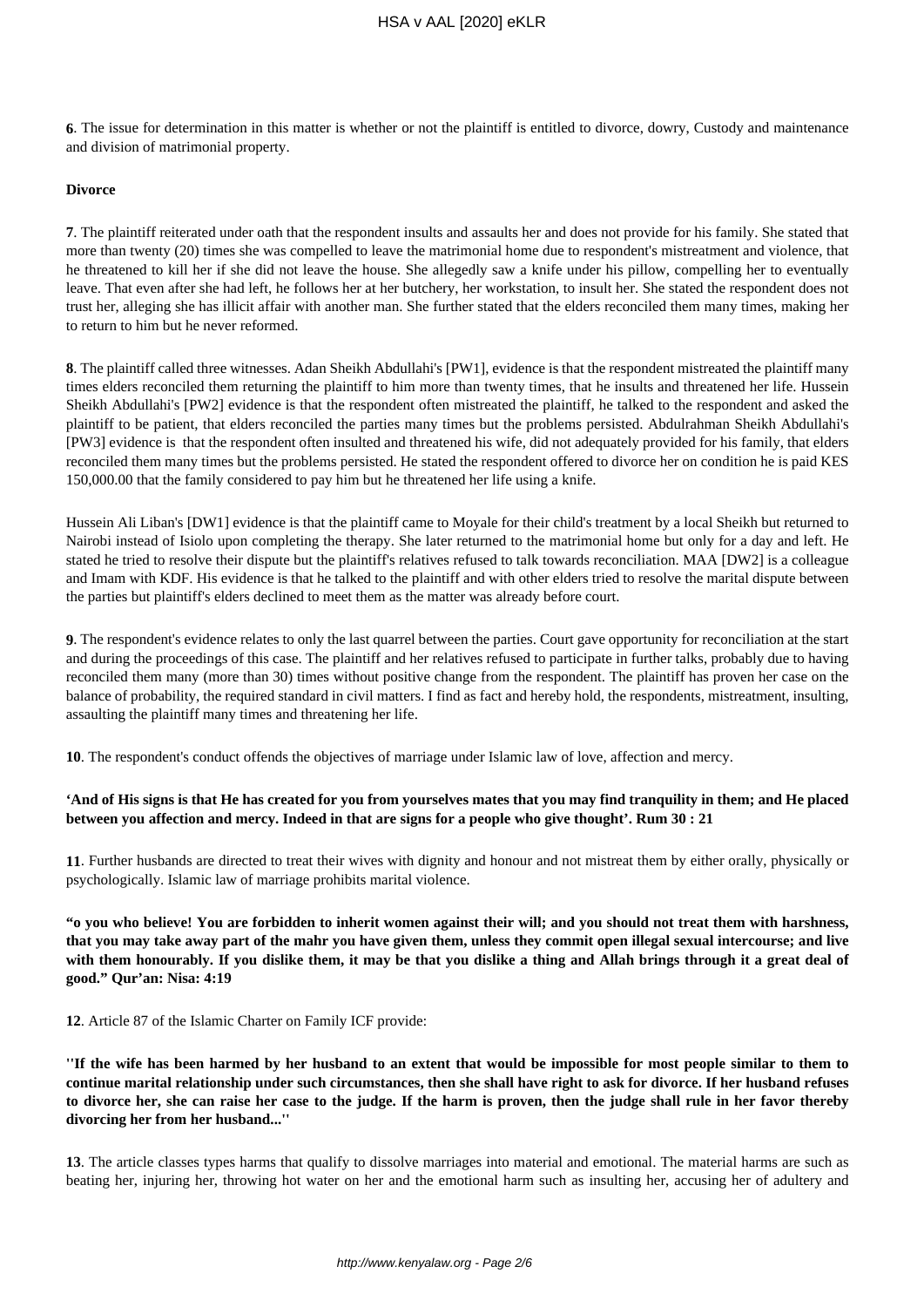speaking to her in profane manner. Some husbands have misapprehended the provisions of Qur'an: 4:34 on discipline of wives as condoning marital violence and legality of assault of wives. Nothing could be further from the truth.

## *'As for those whom ye fear rebellion, admonish them, and banish them to beds apart, and scourge them. Then if they obey you, seek not away against them. Lo! Allah is ever High, Exalted, Great'. Qur'an: Nisa: 34*

**14**. Scriptures are not translated verbatim but as interpreted by the Prophet (May Allah's peace and blessings be upon him) and his companions. Ibn Abbas (May Allah be pleased with him) when asked of the meaning of the verse stated **"beat them lightly, a beating that leaves no mark on them"** Al Qurtuby vol.3 pp 121

**15**. Islamic law explicitly prohibits infliction of harm, physically or otherwise, on oneself or another person. Harm, pursuant to the famous Islamic legal maxim, must be removed.

Narrated Abu Said Al Khudry [R.A] that the Prophet [peace and blessings be upon him] said: **' infliction of harm on oneself or others is not allowed in Islam**' reported by Ibn Maja [2341], Al Dar Al Qutny [4/228] and Malik in his Muwatta' through Amr Ibn Yahya [2/746].

**16**. In the instant case, the defendant has been patient for a long time. She is, I find and hold, entitled to divorce. Accordingly I grant her prayer for dissolution of marriage, first minor irrevocable. The parties' marriage be and is hereby declared dissolved with effect from 9th April, 2020 same as 15th Sha'ban 1441 A.H. Divorce certificate to issue.

# **Dowry**

**17**. The defendant admits he has not paid dowry. He however stated it was one and not three cows as claimed by the plaintiff. None of the parties filed marriage certificate, it would have been conclusive in settlement of the issue. The plaintiff's claim on this issue was supported by evidence of PW1, I accordingly, I find as fact the dowry of three cows was not paid.

**18**. Dowry is an basic and fundamental right to the wife under Qur'an 4: 4 and 25. It is not extinguished unless wholly or partly forfeited by the wife in her own free will and consent.

**"And give to the women (whom you marry) their** *mahr* **(obligatory bridal-money) with a good heart; but if they of their own good pleasure, remit any part of it to you, take it, and enjoy it without fear of any harm (as Allah has made it lawful) Nisa: 4:4** 

**19**. The defendant shall settle the same in kind or its monetary equivalent at current market price.

## **Jurisdiction of Kadhi's Courts on Children Custody and Maintenance**

**20**. The Constitution of Kenya (2010), Article 170 (5) and Section 5 of the Kadhis court Act, Cap 11 conferred on Kadhi's Courts jurisdiction to determine questions of Muslim law relating to personal status, marriage, divorce or inheritance in proceedings in which all parties profess the Muslim religion and submit to the jurisdiction of the Kadhi's Courts.

**21**. The preamble to the Kadhi's Court Act (1967), Cap 11 Laws of Kenya, states:

# **''An Act of Parliament to prescribe certain matters relating to Kadhis' courts under the Constitution, to make further provision concerning Kadhis' courts, and for purposes connected therewith and incidental thereto''**

**22**. Clearly child custody and maintenance issues are a result of marriage and divorce. They are connected and incidental to marriage and divorce. Under Islamic law, part from children custody and maintenance being connected and incidental to issues of marriage and divorce, it is explicitly a personal status matter which is specifically provided for as part of jurisdiction of Kadhi's Courts in the Constitution and the Act.

**23**. However, the the High court has have differed on this issue between those holding the Kadhis court has jurisdiction to deal with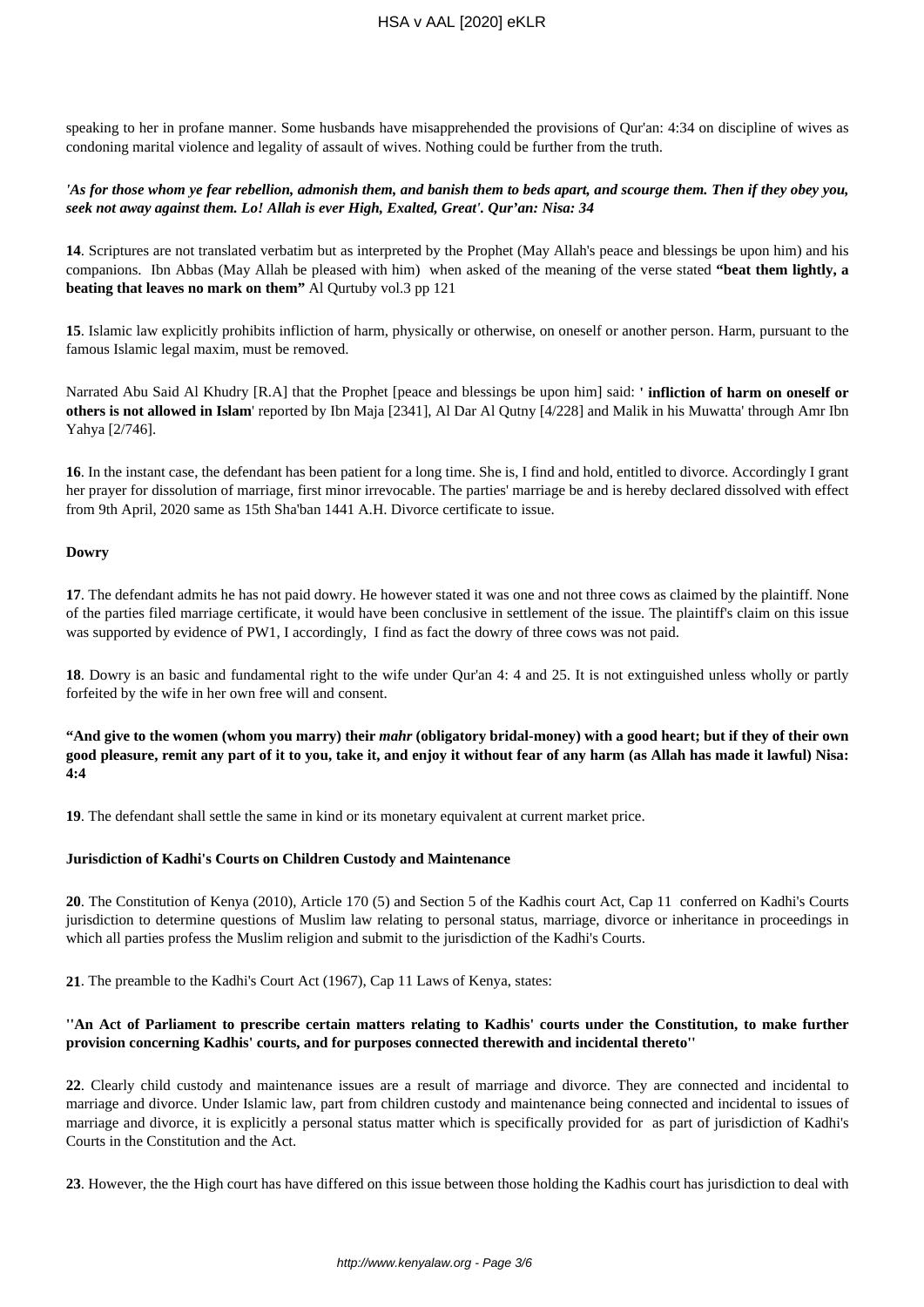issues of children custody and maintenance and those who hold it does not.

**24**. On the one hand Hon. Judges Musyoka[**Nairobi High Court Civil appeal No. 53 of 2013 [2014] eKLR]** , Muchelule [**Kisumu High Court Misc application No. 125 of 2013 [2013] eKLR]** and Odero [**Mombasa High Court, Misc. Civil application No. 45 of 2013 [2014] eKLR and Civil appeal No. 15 of 2013 [2014] eKLR],** and now many others following on their interpretation , held that the Kadhi's court lack jurisdiction to hear and determine issues of custody and maintenance of children. There reason is that it is not expressly provided for in the law and due to the enactment of the Children's Act, Cap 141.

**25**. On the other hand Hon. Judges Sergon [**HCCA 120 of 20004, Amin Mohamed Hassan Vs Zahra Mohamed Abdulkadir [2009] eKLR** and **Mohamed Omar Vs J.B. Mdivo, Mombasa High Court, Misc. civil application No. 949 of 2005 [2007] eKLR]** Hellen Omondi [**Najma Ali Ahmed Vs Swaleh Rubea , Malindi High Court Civil appeal No. 22 of 2007 [2010] eKLR** ] and Stella Mutuku [**Abdirahman Mohamed Abdi & another Vs Adan Yusuf, Garissa High Court, Civil appeal No. 13 of 2012 [2013] eKLR]** held that the Kadhi's court have jurisdiction to hear and determine issues of custody and maintenance. Their reasons are that it is incidental to the issue of divorce, it is a component of personal status and the enactment of the Children's Act did not oust the jurisdiction of the Kadhis Court and / or repeal any of the provisions of the Act.

**26**. The matter is therefore not settled. I am however persuaded by the decisions upholding Kadhi's Court jurisdiction to determine issues of children custody and maintenance due to the strength of their reasons and purposive approach to interpretation of the Constitution and statute. This is best illustrated by the decision of the High Court at Mombasa (Sergon, J )in **HCCA 120 of 20004, Amin Mohamed Hassan Vs Zahra Mohamed Abdulkadir [2009] eKLR** held:

*''even if the Children's' Act No 8 of 2001 was in existence, I don't think the appellant would have succeeded for two reasons. First, the Children's Act No. 8 of 2001 didn't expressly oust the jurisdiction of the Kadhi's court nor did it repeal any of the provisions of the Kadhi's Act.* 

## **Custody**

**27**. It is now settled as a general principle that unless there exist peculiar and special circumstances, mother has priority to custody of minor children. **In Mehrunisa v. Pravez (1982-88) 1 KAR 18** the court clearly pronounced itself on the same. In the instant case, the children are minors aged between (8) years and (6) months and have been and continue to live with their mother. I find no reason to deviate from the general principle. Custody of the minors be and is hereby granted to the plaintiff. Defendant to get reasonable access.

**28**. Under Islamic law costs of children maintenance is a 100% responsibility of the father. The quantum of maintenance depends on the needs of the child and the financial ability of the father. This is pursuant to the provisions of Qur'an: 2:233 read together with Q:65:7. The defendant is a KDF officer stationed at [particulars withheld] Isiolo. He indicated he has, apart from his salary, a rental house that makes a monthly return of Kshs 38,000.00. The plaintiff at para 6 (e) of her petition indicates the rental house has an income of KES 20,000.00 per month. The parties have six school going children, attending [Particulars Withheld] Academy. The annual fees per child is about 42,000.00. The total for five children is KES 210,000.00 which translates to 17,500.00 per month. The KES 20,000.00 from the rental house is not adequate One child completed Form Four and needs to go to college. The defendant to provide maintenance as follows:

|  | Sustenance | KES 20,000.00 per month |
|--|------------|-------------------------|
|--|------------|-------------------------|

| $\cdot$ $\cdot$ | ii. Accommodation | KES 12,000.00 | per month |
|-----------------|-------------------|---------------|-----------|
|-----------------|-------------------|---------------|-----------|

|  | iii. School fees | KES 18,000.00 | per month |
|--|------------------|---------------|-----------|
|--|------------------|---------------|-----------|

**29**. The rental income shall be used as part of maintenance herein above.

#### **Division of Matrimonial property**

**30**. The plaintiff seeks refund of KES 2,000,000.00 she used in the development of the four bedroom matrimonial home . The respondent's argued he is the sole breadwinner of the family and used to give money to the petitioner for supervise the construction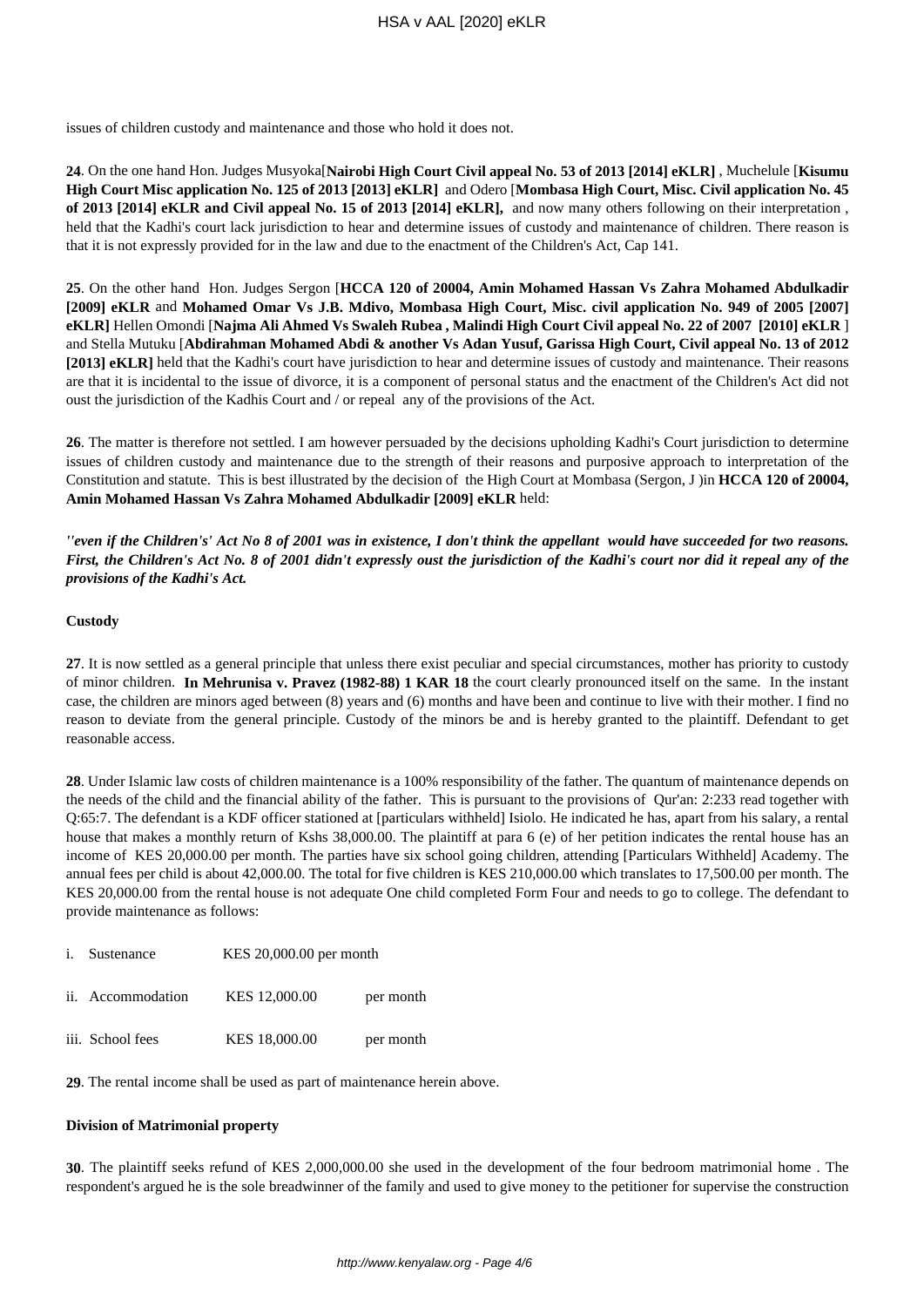of the house as he was mostly out of the country on duty in peace missions.

**31**. The petitioner runs a butchery business. She produced bank statements to support her contributions to the development of the house and receipts from Tulla Hardware. Among the entries is a payment of KES 700,000.00 to Tulla Hardware and many over the counter [OTC] withdrawals of about KES 3,260,000.00 within short periods of time between July 2015 and December 2017. The respondent's admits the petitioner is the one who supervised its construction. He differs with her on her financial contribution. The plaintiff did not produce statements to support his claim that he transmitted funds to the petitioner to be used for the construction of the house.

**32**. Section 3 of the Matrimonial Property Act, 2013 provide:

**'A person who professes the Islamic faith may be governed by Islamic law in all matters relating to matrimonial property.'**

**33**. The High Court has jurisdiction to hear and determine issues of division of matrimonial property where both parties are Muslims and subject to the jurisdiction to the court. In **R.M.M v B.A.M [2015] eKLR, CIVIL APPEAL NO. 267 OF 2011, WAKI, G.B.M. KARIUKI, MWILU, M'INOTI & MURGOR, JJ.A;** the Court of Appeal held:

**'At the root of the issue is whether it was the High Court or the Kadhi's Court which has jurisdiction to determine the matter of distribution of the matrimonial property....''..If their marriage was purely Muslim, and the property in issue was acquired during the currency of that marriage, the Kadhi's Court would be the most efficacious in handling and determining the dispute.'**

**34**. Matrimonial property may *be* defined as property acquired by the husband and wife during the subsistence of the marriage in accordance with conditions stipulated by Islamic Law. Islam recognises the right to own property to both man and woman.

**''And wish not for the things in which Allah has made some of you to excel others. For men there is reward for what they have earned, [and likewise ] for women there is a reward for what they have earned, and ask Allah of his Bounty. Surely Allah is All Knower of everything.' Qur'an:4:32**

**35**. Islamic Law has provided protections to one's wealth and prohibited unlawful use of another's wealth and property.

# **'O you who have believed, do not consume one another's wealth unjustly but only [in lawful] business by mutual consent. And do not kill yourselves [or one another]. Indeed, Allah is to you ever Merciful'. Q:4:29**

**36**. Abu Huraira (May Allah be pleased with him) narrated that the prophet [PBUH] said: **'..the life, wealth and dignity of a Muslim are sacred'**. [Muslim 2564].

**37**. The concept of matrimonial property in Islam is complete separation of the wealth of the husband and wife and independent financial identities of the husband and wife. However spouses are allowed to contribute and invest and eventually distribute properties and investments. Upon divorce each spouse is entitled to the contributions and investments so made by a spouse during the subsistence of a marriage. Although relatively a new concept in Islamic law and there is no explicit authority from original sources of Islamic law on this issue, it has strong legal foundation from general verses on equity, justice, respect and protection of wealth and investments of spouses in marriage. It certainly does not contradict any of the principles and doctrines of Islamic law.

**38**. The following guidelines borrowed from the Malaysia Syariah Courts are helpful on the modalities of division of matrimonial property upon divorce:

a. If the contribution is determinable, she gets the specific share of her contribution

b. If the contribution is indeterminable, the property is shared equally. However the parties are required to take oaths affirming his or her claim. If both of them take the oath, the property is divided equally. If they both refuse to take oath, it will be divided equally. If one of them declines to take the oath and the other takes it, it will be given to one who takes the oath.